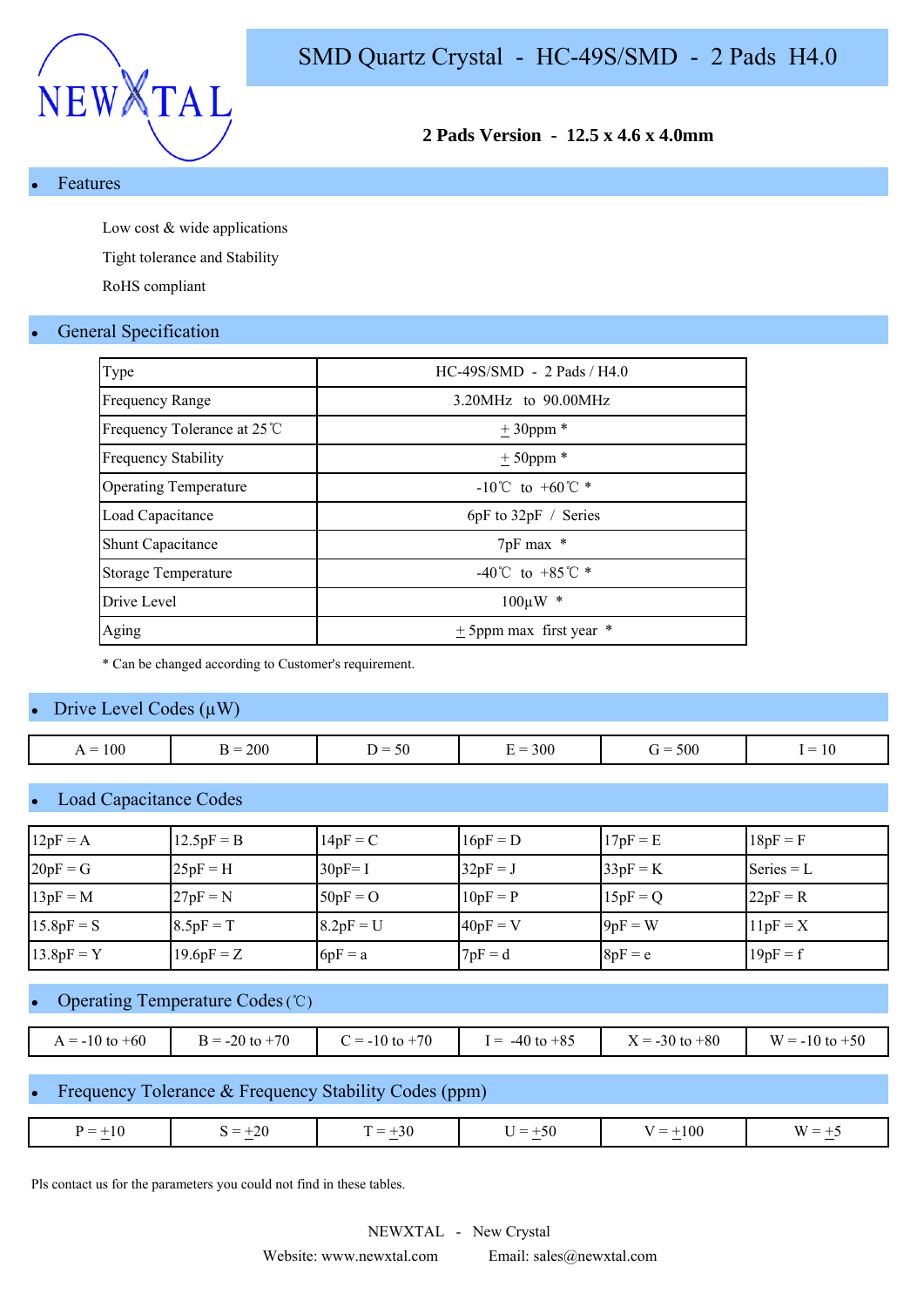# Frequency Stability vs. Operating Temperature

|                                    | $\pm 10$ ppm | $\pm 20$ ppm | $\pm 30$ ppm | $± 50$ ppm               | $\pm 100$ ppm |  |
|------------------------------------|--------------|--------------|--------------|--------------------------|---------------|--|
| $-10^{\circ}$ C - +50 $^{\circ}$ C | $\odot$      | $\odot$      |              | $\left( \bullet \right)$ | $(\cdot)$     |  |
| $-10^{\circ}$ C - +60 $^{\circ}$ C | $\odot$      | $\odot$      |              | $\cdot$ .                | $(\cdot)$     |  |
| $-10^{\circ}$ C - $+70^{\circ}$ C  | $\odot$      | (۰           |              |                          | $(\cdot)$     |  |
| $-20^{\circ}$ C - +70 $^{\circ}$ C | $(\cdot)$    | ۰.           |              |                          | ' • ا         |  |
| $-30^{\circ}$ C - $+80^{\circ}$ C  |              | $\odot$      |              |                          | $(\cdot)$     |  |
| $-40^{\circ}$ C - +85 $^{\circ}$ C |              |              | $\odot$      |                          | $\odot$       |  |

⊙ Available ● Standard

## ESR (Series Resistance Rs) vs Standard Frequency, Vibration Mode & Codes

| Frequency Range   | <b>ESR Max</b> | Code           | Vibration Mode | Code |
|-------------------|----------------|----------------|----------------|------|
| (MHz)             | $(\Omega)$     |                |                |      |
| $3.200 - 4.000$   | 150            |                | AT Fund        | A    |
| $4.001 - 5.000$   | 120            | 2              | AT Fund        | A    |
| $5.001 - 5.999$   | 100            | $\overline{0}$ | AT Fund        | A    |
| $6.000 - 6.999$   | 80             | 2              | AT Fund        | A    |
| $7.000 - 8.000$   | 60             | 4              | AT Fund        | A    |
| $8.001 - 9.999$   | 80             | $\mathbf{0}$   | AT Fund        | A    |
| $10.000 - 26.999$ | 50             | 2              | AT Fund        | A    |
| 27.000 - 35.328   | 40             | 4              | AT Fund        | A    |
| $24.000 - 50.000$ | 120            | e              | 3rd OT         | a3   |
| $50.001 - 90.000$ | 80             | $\theta$       | 3rd OT         | a3   |

Remark: ESR can be adjusted to other frequencies than typical mentioned. In such case, please approach Company for verification.

#### • Marking

#### **Frequency + N (Company brand: Newxtal) + Date code ( Year Code + Month Code )**

Year Code:

| 2001 | 2002 | 2003 | 2004 | 2005 | 2006 | 2007 | 2008 | 2009 | 2010          | 2011 | 2012 |
|------|------|------|------|------|------|------|------|------|---------------|------|------|
|      |      |      |      |      |      |      |      |      | $\sim$<br>1 V | . .  | . .  |

#### Month Code:

| Jan | T <sub>1</sub><br>Feb | March | $\cdot$ .<br>April | May | June | <b>T</b> 1<br>July | Aug       | $\sim$<br>Sept | Oct | $\sim$ $\sim$<br><b>Nov</b>   | Dec |
|-----|-----------------------|-------|--------------------|-----|------|--------------------|-----------|----------------|-----|-------------------------------|-----|
| 1 L |                       |       | ∸                  | -   |      |                    | --<br>. . |                |     | --<br>$\overline{\mathbf{r}}$ |     |

**For Example:**

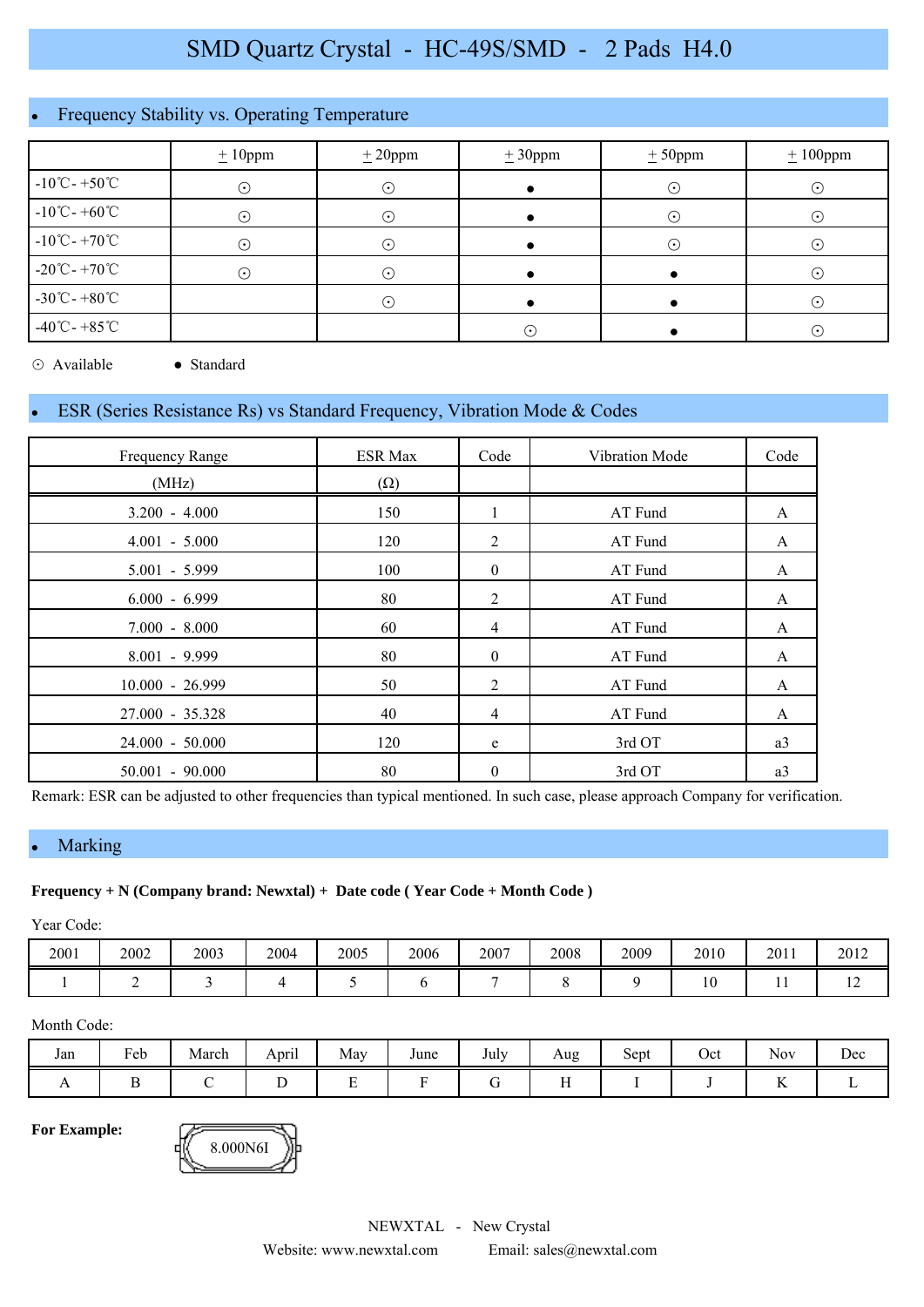## • Ordering Information

| Drive Level | Load<br>Capacitance | Operating<br>Temperature | Frequency<br>Tolerance | Frequency<br>Stability | <b>ESR</b>   | Type                           | Vibration<br>Mode | Frequency | Lead-free | Packing     |
|-------------|---------------------|--------------------------|------------------------|------------------------|--------------|--------------------------------|-------------------|-----------|-----------|-------------|
| $(\mu W)$   | (pF)                | $(\degree C)$            | (ppm)                  | (ppm)                  | $(\Omega)$   |                                |                   | (MHz)     |           |             |
| See Tables  |                     |                          |                        |                        |              | H=HC49S/SMD<br>2 pads, $I=4.0$ | See Table         | xx.xxxM   | LF        | TR          |
| 100         | 20                  | $-20$ to $+70$           | $\pm 20$               | $\pm 30$               | 50           |                                | AT Fund           |           | Lead-free | Tape & reel |
| Α           | G                   | B                        | s                      | т                      | $\mathbf{2}$ | I                              | А                 |           | LF        | TR          |

#### **For Example: AGBST2HA-18.400MLF/TR**

#### • Dimensions